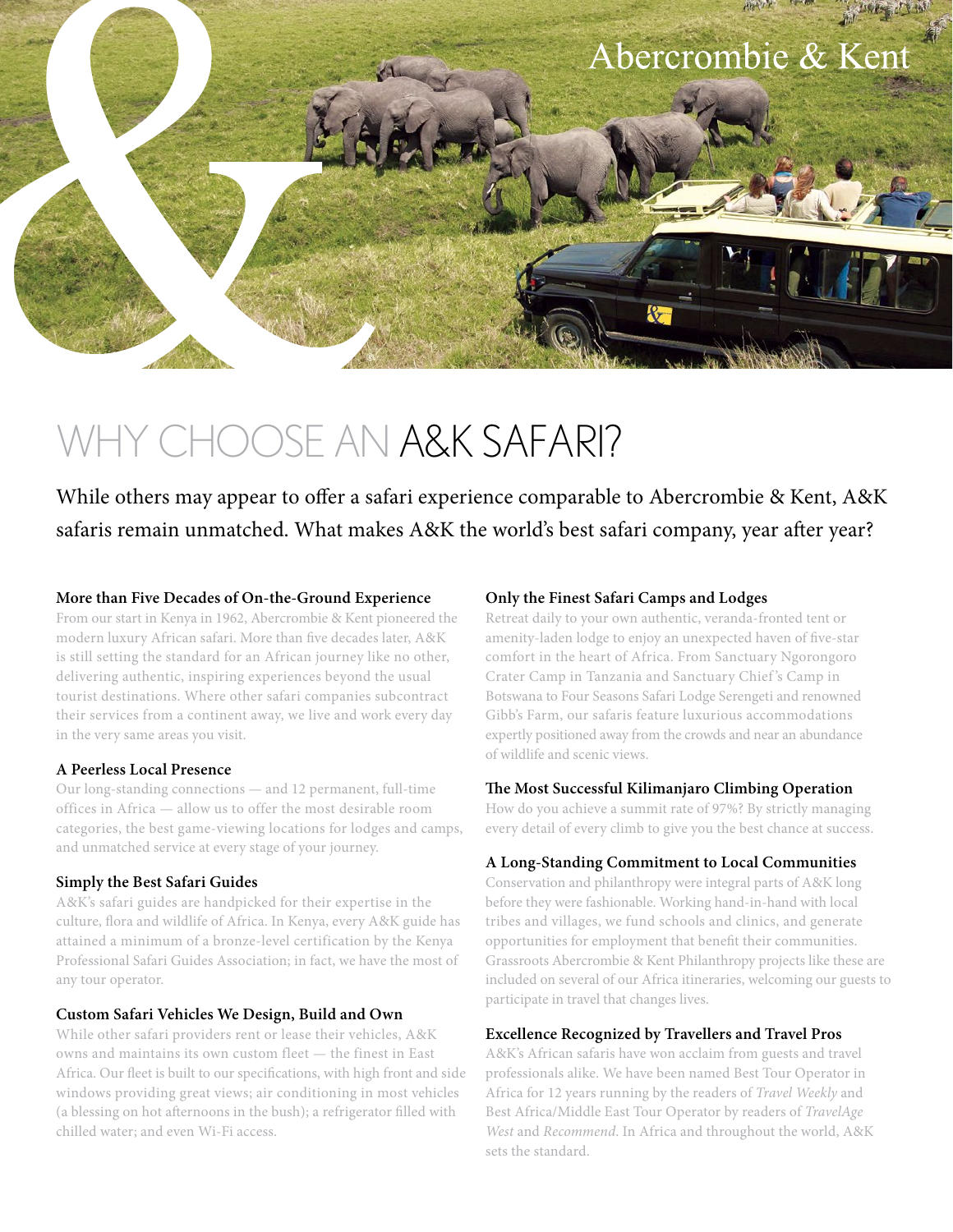

TANZANIA

January–March

Serengeti National Park

October–December

Ngorongoro Crater

April–May

SOUTHERN AFRICA OR EAST AFRICA

As you decide which A&K safari journey best suits your travel interests, it helps to understand how the safari experience differs between East Africa and Southern Africa.

#### **Southern Africa: Dynamic and Diverse**

Southern Africa, an area encompassing Zambia, Zimbabwe, Botswana, Namibia and South Africa, offers dynamic topography. From the upland forests of Botswana to incomparable Victoria Falls, which borders both Zambia and Zimbabwe, and from the stark, stunning sand dunes of the Namib Desert to the bushveld of South Africa's private reserves, variety abounds.

Southern African wildlife is similarly diverse, with the iconic big cats lions, leopards and cheetahs — always on the prowl. In Botswana, the lush Okavango Delta draws a profusion of species, including hippos, giraffes, crocodiles, rhinos and baboons, which A&K guests encounter in the uncrowded intimacy of private game reserves.

The nation of South Africa offers first-rate culinary and cultural opportunities, ranging from tastings at award-winning wineries in the ruggedly beautiful Cape Winelands, to visits to historical sites and the majestic Table Mountain in the country's cosmopolitan "Mother City," Cape Town.

# **East Africa: A Classic Appeal**

East Africa (including Kenya, Tanzania, Rwanda and Uganda) is the definition of classic safari country. Home to the vast Serengeti and Masai Mara as well as the teeming Ngorongoro Crater, East Africa has formed the backdrop for legendary safari expeditions since the days of Ernest Hemingway and Isak Dinesen, and served as the birthplace of A&K.

In northern Tanzania, the seemingly endless horizon of East Africa yields to Mount Kilimanjaro — the tallest mountain in Africa, at over 19,000 feet. Those who would conquer it can do so in style with A&K, enjoying the highest summit rate of any operator in Africa.

Wildlife viewing throughout Kenya and Tanzania is reliably spectacular. The famed "Big Five" — lions, leopards, elephants, rhinos and Cape buffalo — are sighted here on a regular basis, along with hundreds of other species, ranging from wildebeests and zebras to antelopes and cheetahs. Neighboring Uganda and Rwanda, meanwhile, are the places to visit for unforgettable, up-close encounters with endangered mountain gorillas.

East Africa's wide-open grasslands also bear witness to the Great Migration (see map at left), when millions of wildebeests, zebras, antelopes and other herd animals make their annual trek in search of water and fresh grazing land, stalked by predators every step of the way. One of nature's most incredible spectacles, the Great Migration vividly illustrates the timeless cycle of life and death in the wild.